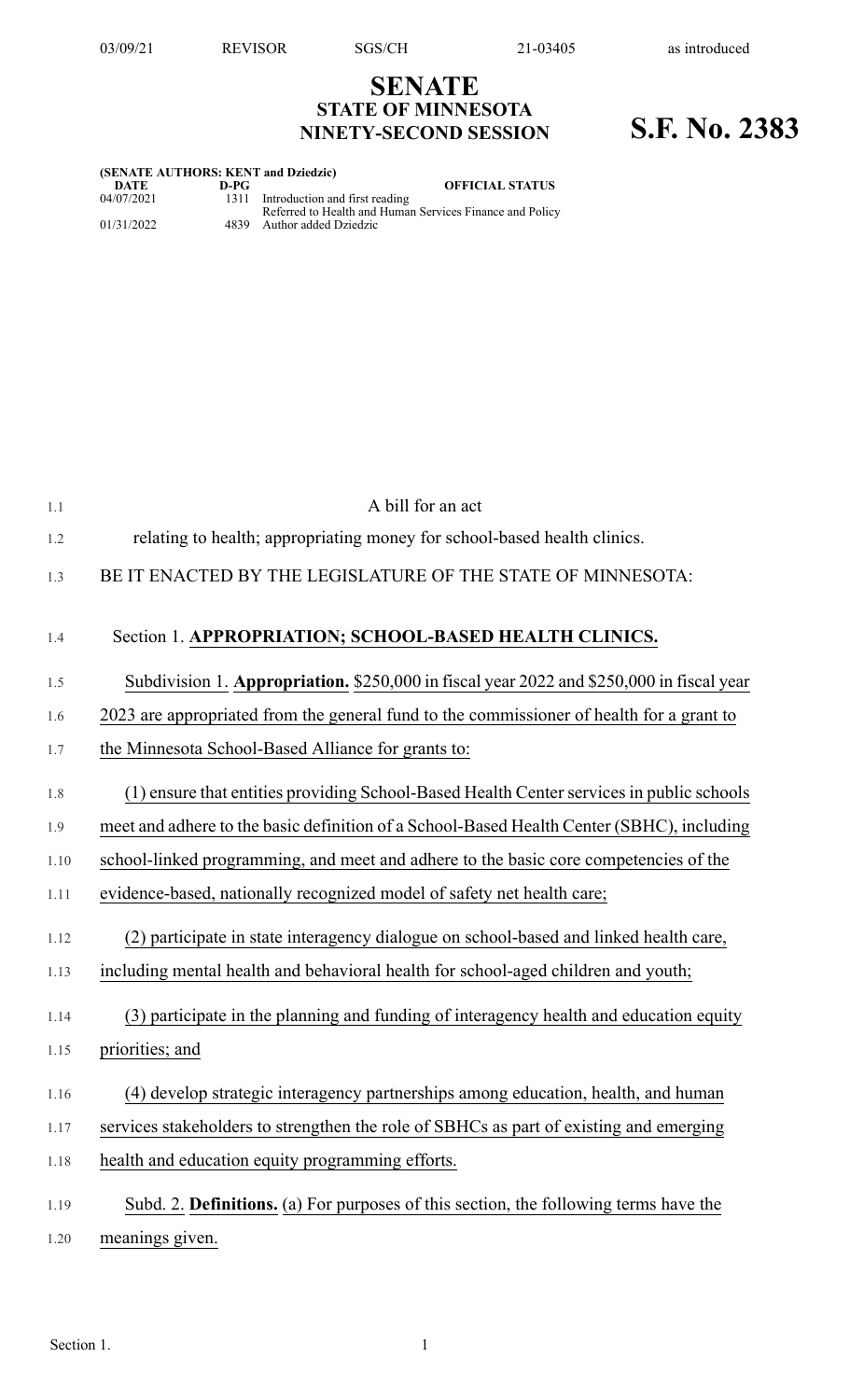| 03/09/2 | <b>REVISOR</b> | GS/CH | 03405<br>. | as introduced |
|---------|----------------|-------|------------|---------------|
|         |                |       |            |               |

| 2.1   | (b) "Comprehensive School-Based Health Center" or "School-Based Health Center"               |
|-------|----------------------------------------------------------------------------------------------|
| 2.2   | (SBHC) means a safety net health care delivery model that is in or near a school facility    |
| 2.3   | and that offers comprehensive medical care including preventative and behavioral health      |
| 2.4   | services.                                                                                    |
| $2.5$ | (c) "Sponsoring organizations or sponsoring facilities" means health care providers,         |
| 2.6   | clinics, outpatient facilities, and nonprofit health care organizations.                     |
| 2.7   | (d) "Minnesota School-Based Health Alliance" means a volunteer run leadership and            |
| 2.8   | advocacy organization, under the umbrella organization Minnesota Community Care, which       |
| 2.9   | is the fiscal agent and is a federally qualified health care center.                         |
| 2.10  | Subd. 3. Services provided. Services shall be provided to all students within a school's     |
| 2.11  | student membership regardless of ability to pay. A SBHC may extend services to students      |
| 2.12  | from other public schools as well as to associated family members and the community at       |
| 2.13  | large.                                                                                       |
| 2.14  | Subd. 4. SBHC operation. A comprehensive SBHC shall:                                         |
| 2.15  | (1) be administered by a sponsoring facility in partnership with the school. Sponsoring      |
| 2.16  | facilities include hospitals, public health departments, community health centers, nonprofit |
| 2.17  | health care agencies, foundations, and local academic educational agencies;                  |
| 2.18  | (2) provide primary health services to children and youth through licensed and qualified     |
| 2.19  | health professionals in accordance with federal, state, and local law;                       |
| 2.20  | (3) when not on school property, have an established relationship to one or more schools     |
| 2.21  | in the community and operate to serve those school students and the surrounding community    |
| 2.22  | when applicable and appropriate; and                                                         |
| 2.23  | (4) collaborate and consult with one or more partnering organizations to more fully          |
| 2.24  | complement the basic safety net health care services, including the following:               |
| 2.25  | (i) chronic medical condition management;                                                    |
| 2.26  | (ii) mental health counseling;                                                               |
| 2.27  | (iii) acute care for illness or injury;                                                      |
| 2.28  | (iv) dental care;                                                                            |
| 2.29  | (v) vision care;                                                                             |
| 2.30  | (vi) stress management skills;                                                               |
| 2.31  | (vii) nutritional counseling;                                                                |

Section 1. 2